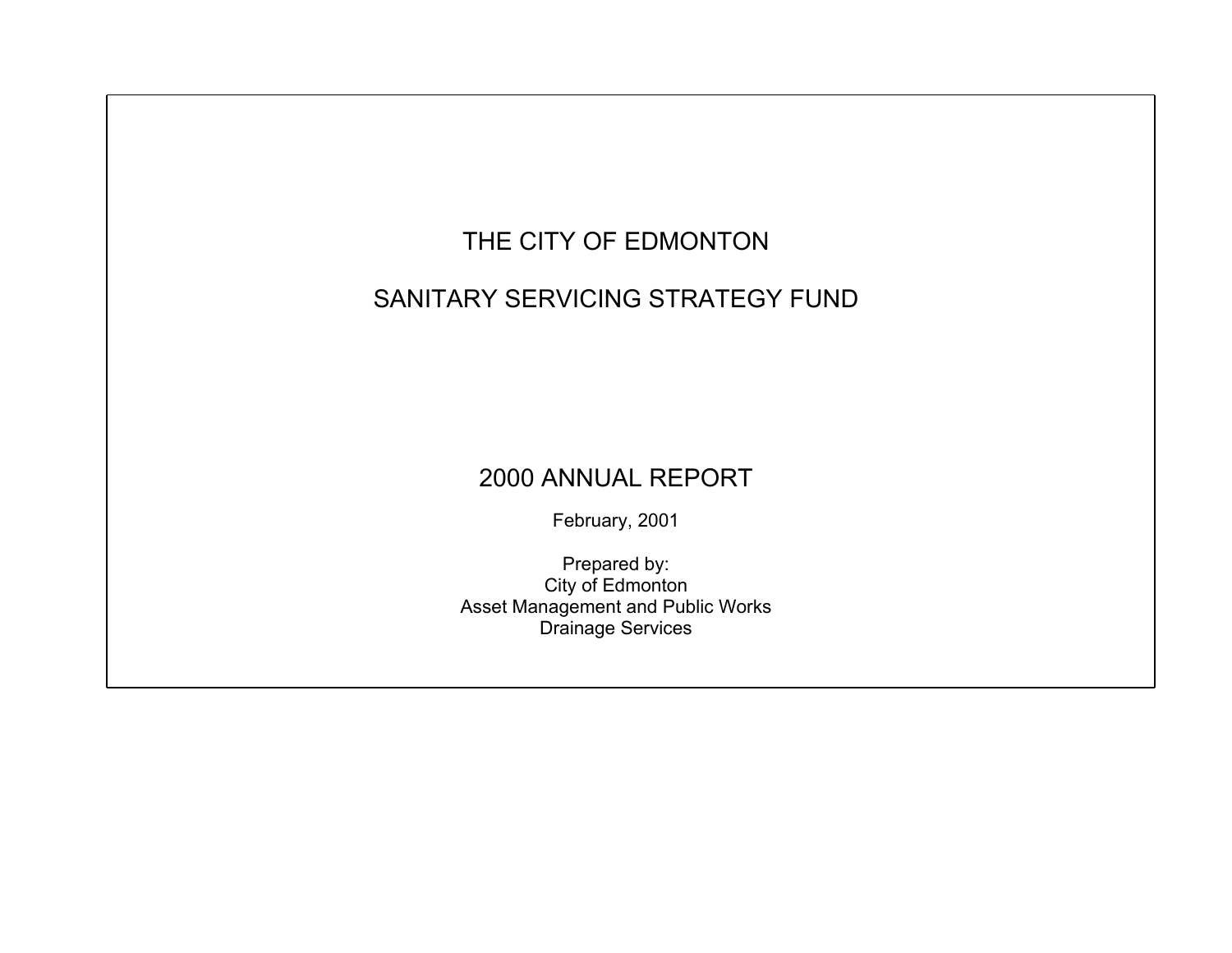### MESSAGE FROM THE MANAGEMENT COMMITTEE

This is the second annual report of the Sanitary Servicing Strategy Fund. Activities in 2000 included revenue collection, the start of construction for a major tunneling project (SW1) in South Edmonton, the completion of two trunk sewers (C8 and SE1) and the planning and designing of a large tunneling project (NC1) in North Edmonton. The two committees, the SSSF Management Committee and the SSSF Operational Committee have been meeting regularly to approve construction starts, approve design parameters, and review revenues and expenditures.

In 2000, the Sanitary Sewer Strategy Fund increased by \$2.8 million over 1999 to a closing balance of \$14.3 million. Revenues totaled \$7.6 million, placing it slightly ahead of projections. Expenditures for 2000 were \$4.8 million, well below projections. However, the planned expenditures will be paid out in 2001. The SSSF is in a strong financial position and as a result we are well positioned to meet the changing needs of the development community. One of these needs was to move the construction start for NC1 ahead by 6 months, due to development pressures. NC1 is an important element in the continuation of residential development in North Edmonton.

Our attention in 2001 will be on progressing the construction of NC1, completing the construction of the SW1 tunnel and lift station and on the planning of future construction projects. In addition, the SSSF Management Committee will focus on rate structure issues expected over the next five years.

Yours truly,

John Hodgson, Ph.D., P. Eng. Chairman, Management Committee

# TABLE OF CONTENTS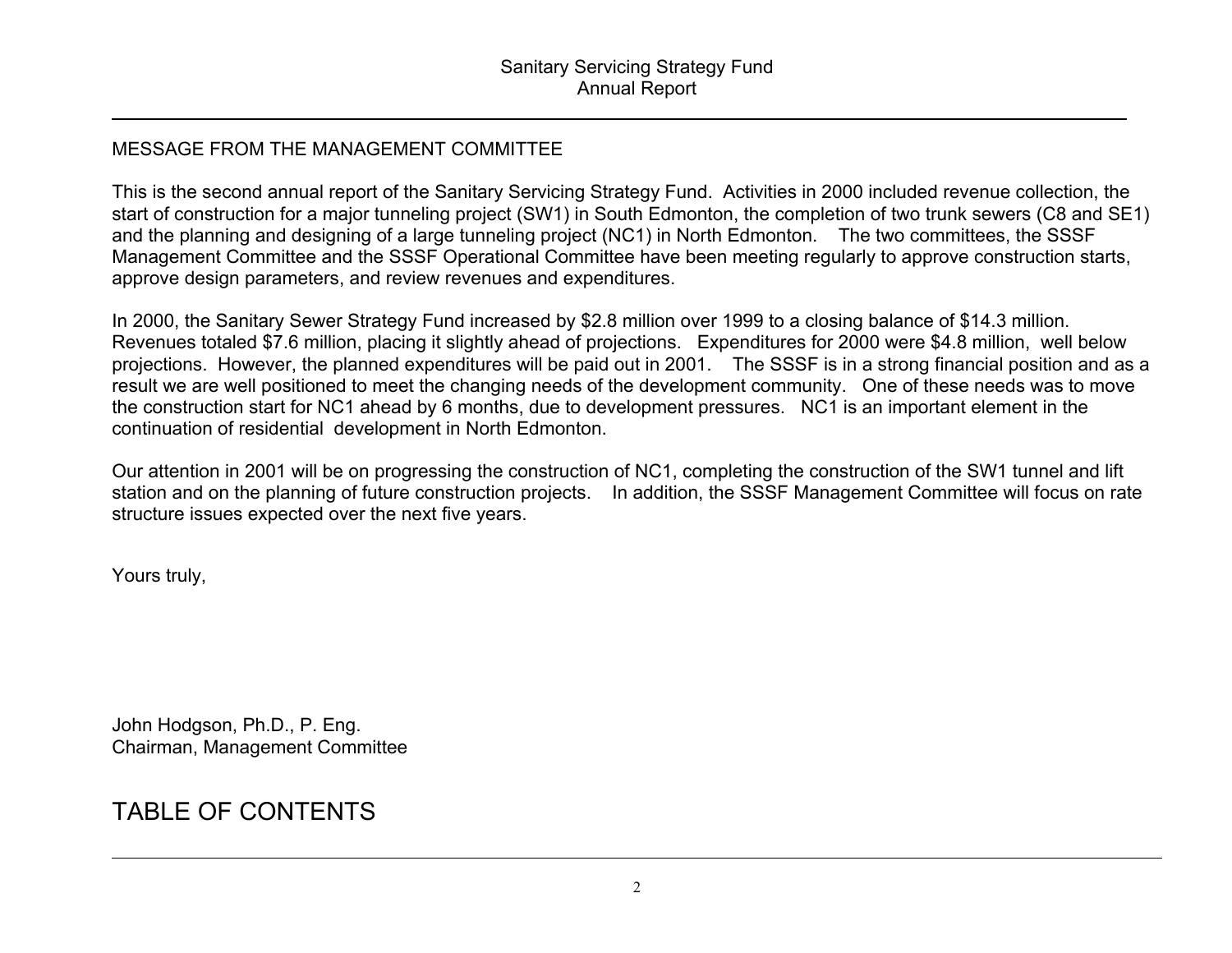|     |           |                                                                   | Page |  |  |
|-----|-----------|-------------------------------------------------------------------|------|--|--|
|     |           |                                                                   |      |  |  |
|     | Ш         |                                                                   |      |  |  |
| 1.0 |           |                                                                   |      |  |  |
|     |           |                                                                   |      |  |  |
| 1.0 |           | MANAGEMENT AND OPERATIONAL COMMITTEES 2                           |      |  |  |
| 1.0 |           | FIVE YEAR CONSTRUCTION PLAN                                       | 4    |  |  |
| 4.0 |           | <b>FUND BALANCE</b>                                               |      |  |  |
|     | $\cdot$ 1 | Twenty Year Projection <b>Example 2018</b> Twenty Year Projection | 6    |  |  |
|     | $\cdot$ 1 | Five Year Projection <b>Example 2018</b>                          |      |  |  |
|     |           | <b>Statement of Equity</b>                                        | 9    |  |  |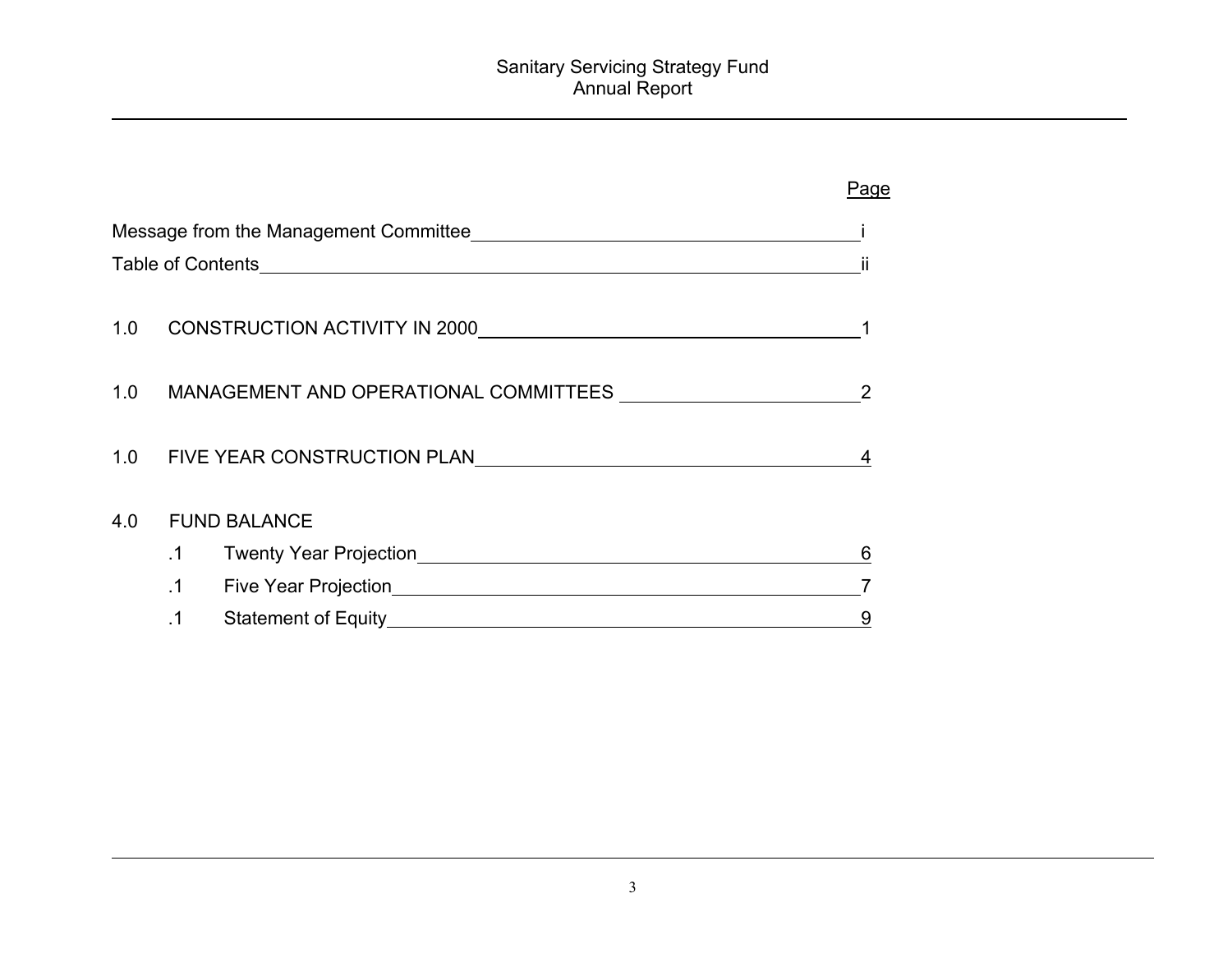### **1.0 CONSTRUCTION ACTIVITY IN 2000**

### **South Edmonton Sanitary Sewer, Southwest Stage 1 (SW1)**

| SW1 will provide storage for 30<br>years of development in East<br>Heritage Valley. | Construction of this \$11.7 million storage tunnel began in February 2000 with the<br>sinking of the drop structure shaft at 104 Street and Ellerslie Road. SW1 will consist<br>of 2.4 km of 2340 mm tunnel and a 3600 mm diameter, 40 m deep pump station and<br>forcemain connection to the South East Regional Trunk Sewer (SERTS).<br>As of the<br>writing of this report, the tunneling crews are constructing about 15 m per day and to<br>date have completed 700 m of tunnel (see Figure 1). Tunneling activity is scheduled<br>to be complete by May, 2001. Pump station construction and connection to the<br>SERTS is scheduled to be complete by September, 2001. Stage SW1 will service<br>and provide storage for lands in East Heritage Valley. |
|-------------------------------------------------------------------------------------|----------------------------------------------------------------------------------------------------------------------------------------------------------------------------------------------------------------------------------------------------------------------------------------------------------------------------------------------------------------------------------------------------------------------------------------------------------------------------------------------------------------------------------------------------------------------------------------------------------------------------------------------------------------------------------------------------------------------------------------------------------------|
| SEI was completed on budget.                                                        | South Edmonton Sanitary Sewer, Southeast Stage 1 (SE1)<br>In the late summer of 2000 Sureway Construction Ltd. completed, on budget, this \$1.1                                                                                                                                                                                                                                                                                                                                                                                                                                                                                                                                                                                                                |
|                                                                                     | million, 1200 mm open-trench trunk sewer. SE1 was an open-trench construction<br>and will ultimately tie into the SW1 pump station. For the interim, SE1 is connected<br>directly to the SERTS line. Combined with the SW1 tunnel and pump station, SE1<br>will service lands in Ellerslie.                                                                                                                                                                                                                                                                                                                                                                                                                                                                    |
|                                                                                     | <b>Clareview Sanitary Trunk, Clareview Stage 8 (C8)</b>                                                                                                                                                                                                                                                                                                                                                                                                                                                                                                                                                                                                                                                                                                        |
| C8 will be completed in February,<br>under budget.                                  | AGTL of Peace River is scheduled to complete this \$0.52 million, 900 mm Clareview<br>sewer in February, 2001, under budget. The C8 - installed using the horizontal<br>directional drilling method – will divert flows from the South Clareview trunk and will<br>enable continued development in Pilot Sound, Casselman, and Clareview Extension.                                                                                                                                                                                                                                                                                                                                                                                                            |

## **2.0 MANAGEMENT AND OPERATIONAL COMMITTEES**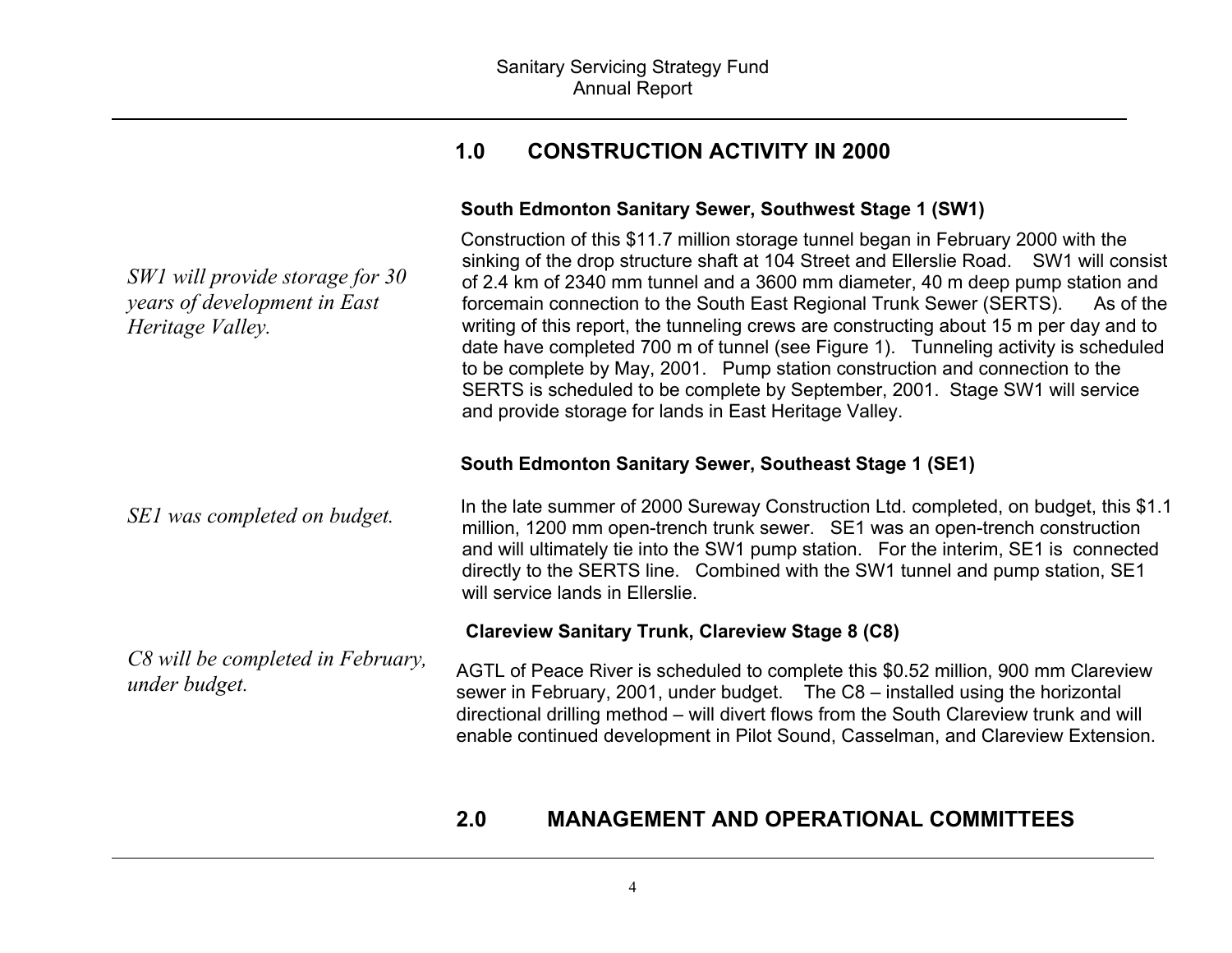The role of the **SSSF Management Committee** is to make decisions regarding revenues and expenditures that best meet the long-range plan of all the stakeholders. The Committee is composed of five members (three from the City and two from the Urban Development Institute):

Chair: Director of Drainage Planning – John Hodgson Members: Director of Drainage Design and Construction – K.C. Er Director of Development Coordination – Wayne Cameron Chair of UDI Drainage Committee – Bob Gomes Member of UDI Executive Committee – Jim Brown

 The Cost Assessment Engineer (Paul Hoffart) provides support for this committee. The Management Committee met 4 times in 2000, twice in joint meetings with the SSSF Operational Committee. Below are the major accomplishments for the year:

- Approved the length, size, pump station configuration, cost and schedule for the construction of the North Edmonton Sanitary Trunk NC1. This tunnel, 1615 m long and 2930 mm in diameter, will be built along 153 Avenue from 127 Street to 113A Street. This trunk was originally scheduled to start construction in the fall of 2001. However, with the increase in development in the Palisades, the schedule was pushed ahead to January of 2001. The tunnel is expected to provide storage for over 30 years for the Palisades and Castle Downs North areas.
- Approved a rate increase of 5% effective January 1, 2001.
- Approval of route for SA1/SA2, a major cost item of \$25 million, scheduled for 2016.
- Organized Sod-Turning event for the start of construction of SW1.

The **SSSF Operational Committee** provides recommendations to the Management Committee regarding the timing and capacity requirements for new trunk construction,

*Major accomplishments by the Management Committee in 2000 were:*

- *NC1 construction approval*
- *Approved rate increase of 5%.*
- *Approval of route for SA1/SA2.*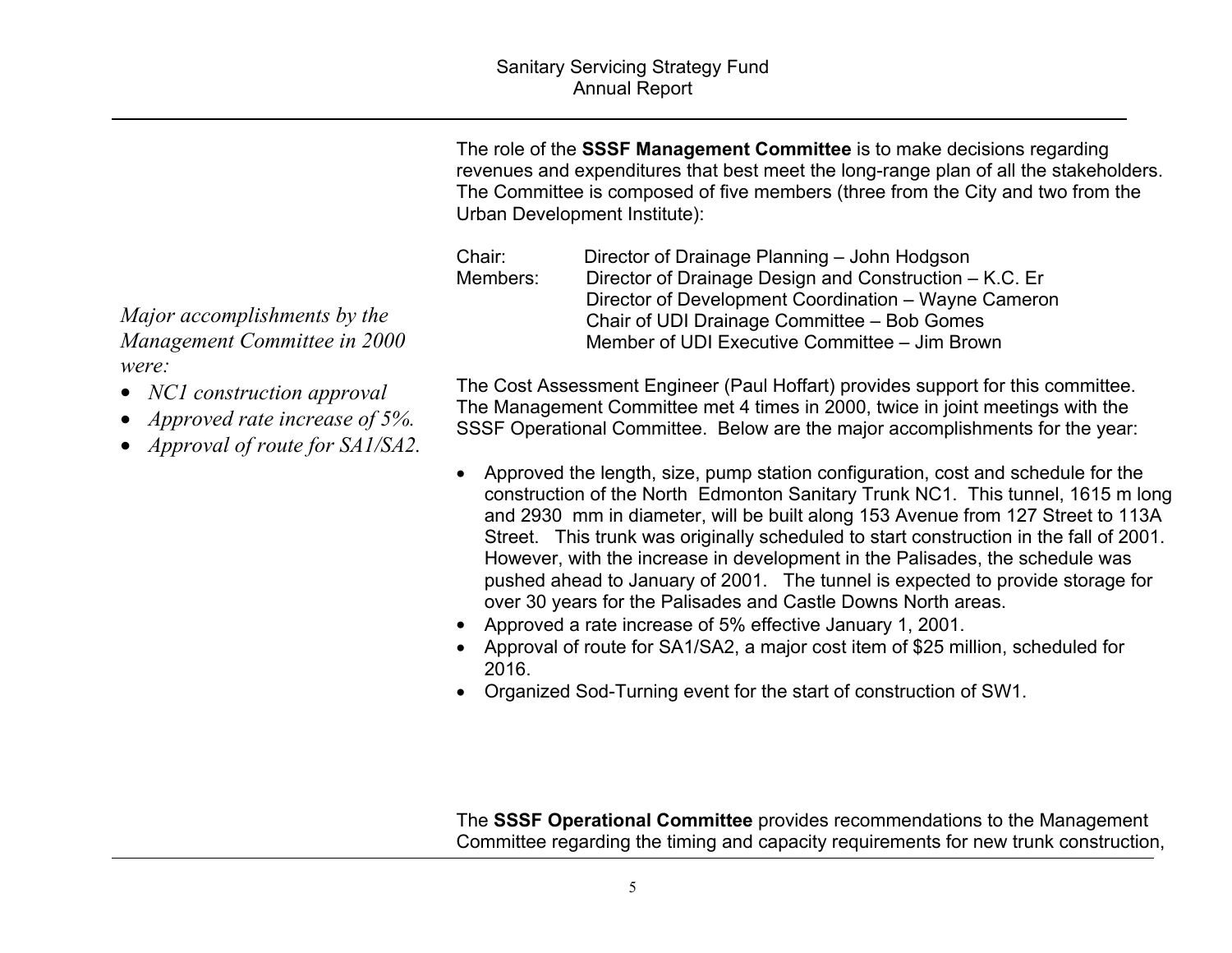| The Operational Committee<br>examines technical issues to support<br>project implementation | and flags relevant issues for Management Committee consideration.<br>The Committee<br>is composed of 7 members (five from the City and two from UDI):<br>Senior Engineer, Strategic Planning - Sid Lodewyk<br>Chair:<br>Program Manager, Design and Construction - Siri Fernando<br>Members:<br>Planning and Development Representative - Orest Gowda<br>Drainage Financial Services - Lyle Windsor<br>Member of UDI Committee - Ken Sadownyk<br>Member of UDI Committee - Blaine Usenik<br>Cost Assessment Engineer - Paul Hoffart                                                                                                                                                                                                                                                                                                                                                                                       |
|---------------------------------------------------------------------------------------------|---------------------------------------------------------------------------------------------------------------------------------------------------------------------------------------------------------------------------------------------------------------------------------------------------------------------------------------------------------------------------------------------------------------------------------------------------------------------------------------------------------------------------------------------------------------------------------------------------------------------------------------------------------------------------------------------------------------------------------------------------------------------------------------------------------------------------------------------------------------------------------------------------------------------------|
| Major accomplishments included<br>the determination of the size and<br>length of $NC1$ .    | The Operational Committee met a total of 6 times, including two joint meetings with the<br>Management Committee. Major accomplishments for the year include:<br>Determination of NC1 design configurations, including size, length, and pump<br>$\bullet$<br>station locations.<br>Recommendations on the routing of SA1/SA2 to follow 91 Street rather than the<br>$\bullet$<br>original route of Parson's Road. This move was necessary to avoid a congested<br>right-of-way with very little cover for the sewer.<br>Recommendations on the construction of SE1.<br>Determination of the City cost for diverting lands in Castledowns and Mill Woods to<br>$\bullet$<br>the NEST and SESS facilities. The estimate for this amount was refined from a<br>gross area basis to an exact lot count in 2000. This is the basis for the Sanitary<br>Utility's \$2.6 million contribution to the fund over the past 3 years. |

## **3.0 FIVE YEAR CONSTRUCTION PLAN**

Below is the five year window of construction projects for Sanitary Trunks as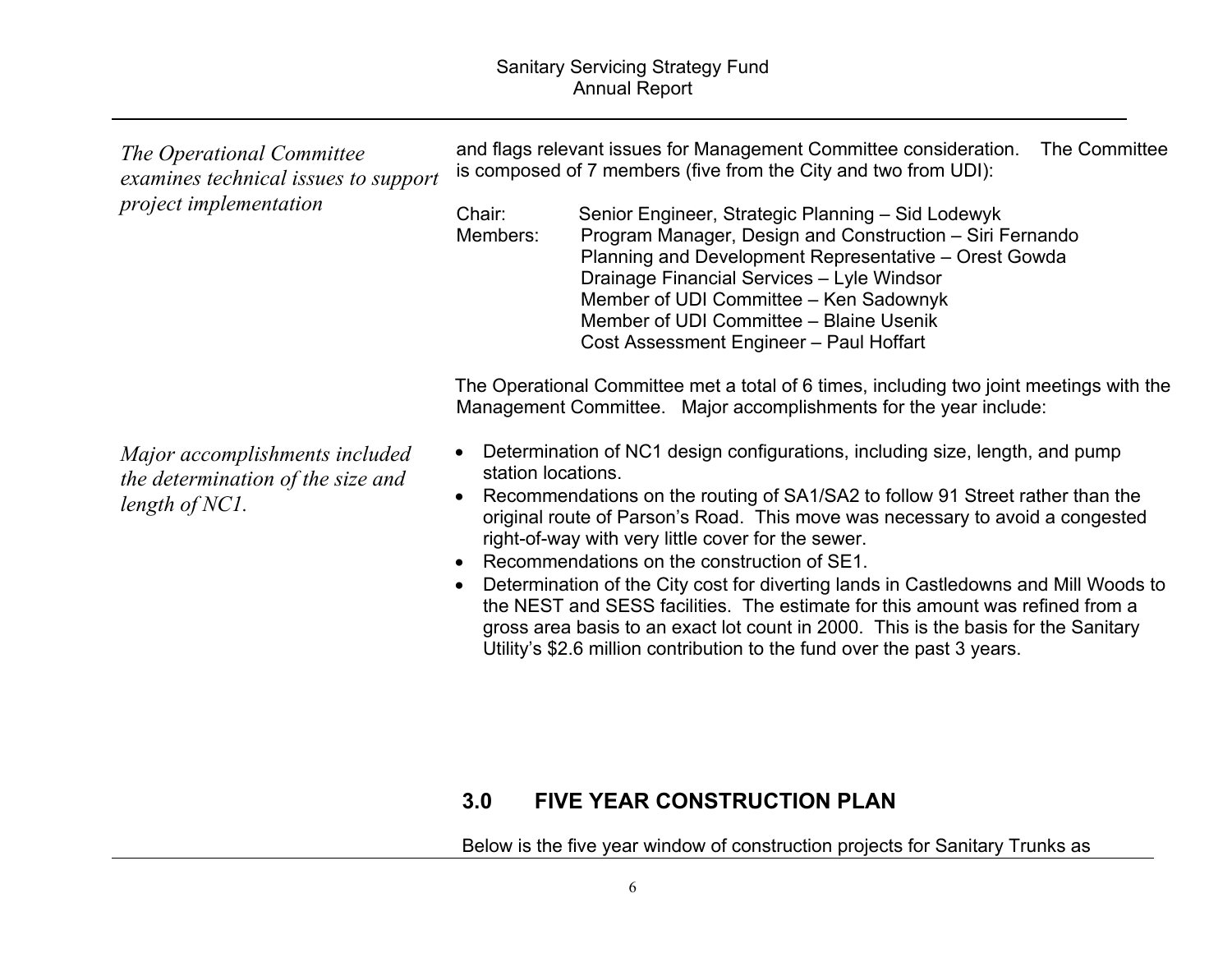determined by The City of Edmonton Drainage Services. This schedule is based on the projected populations used in the 2000 Transportation Master Plan. The schedule presented for the works was developed to cost-effectively support development throughout the City of Edmonton. The locations of the construction projects are shown on Figure 2.

### **2001/2002 – North Edmonton Sanitary Trunk, Castle Downs Stage 1 (NC1)**

Stage NC1 is the upstream end of the NEST system that will eventually connect to the Alberta Capital Region Wastewater Treatment Plant. In the meantime, the construction of NC1 will provide storage for over 30 years of development in Castle Downs and the Palisades areas. Development in these areas has proceeded at a pace that required the construction of NC1 be completed by the spring of 2002, six months ahead of original schedule. Final design configurations are as follows:

- A length of 1615 m, from 127 Street to 113A Street along 153 Avenue
- A diameter of 2930 mm
- A downstream pump station location near the YMCA parking on 153 Avenue
- A future upstream pump station location at the southwest corner of 153 Avenue and 127 Street.

Construction of NC1 began in January 2001 with the sinking of the shaft at 113A Street. Tunneling is scheduled to begin in June 2000 with completion in December 2001. Final completion of the downstream pumpstation is scheduled for the spring of 2002. The upstream pump station will be built in the future, when flows increase to exceed the downstream pump stations' capacity.

Tunneling and shaft construction will be completed by the City's Design and Construction Branch. The pump station will be built by a private contractor. Total cost including engineering is estimated to be \$8.5 million based on detailed design.

|                                   | 2003/2004 – West Edmonton Sanitary Sewer Stage W1                                   |
|-----------------------------------|-------------------------------------------------------------------------------------|
|                                   | This first stage of WESS will consist of a storage tank, pumpstation and forcemain. |
| WI will open lands in North Lewis | The storage tank and pumpstation will be located west of the existing Anthony       |
| Estates and the Winterburn        | Henday Drive. The forcemain will cross the Transportation Utility Corridor and      |

*NC1 will allow continued development in the Palisades and the Castle Downs Extension.*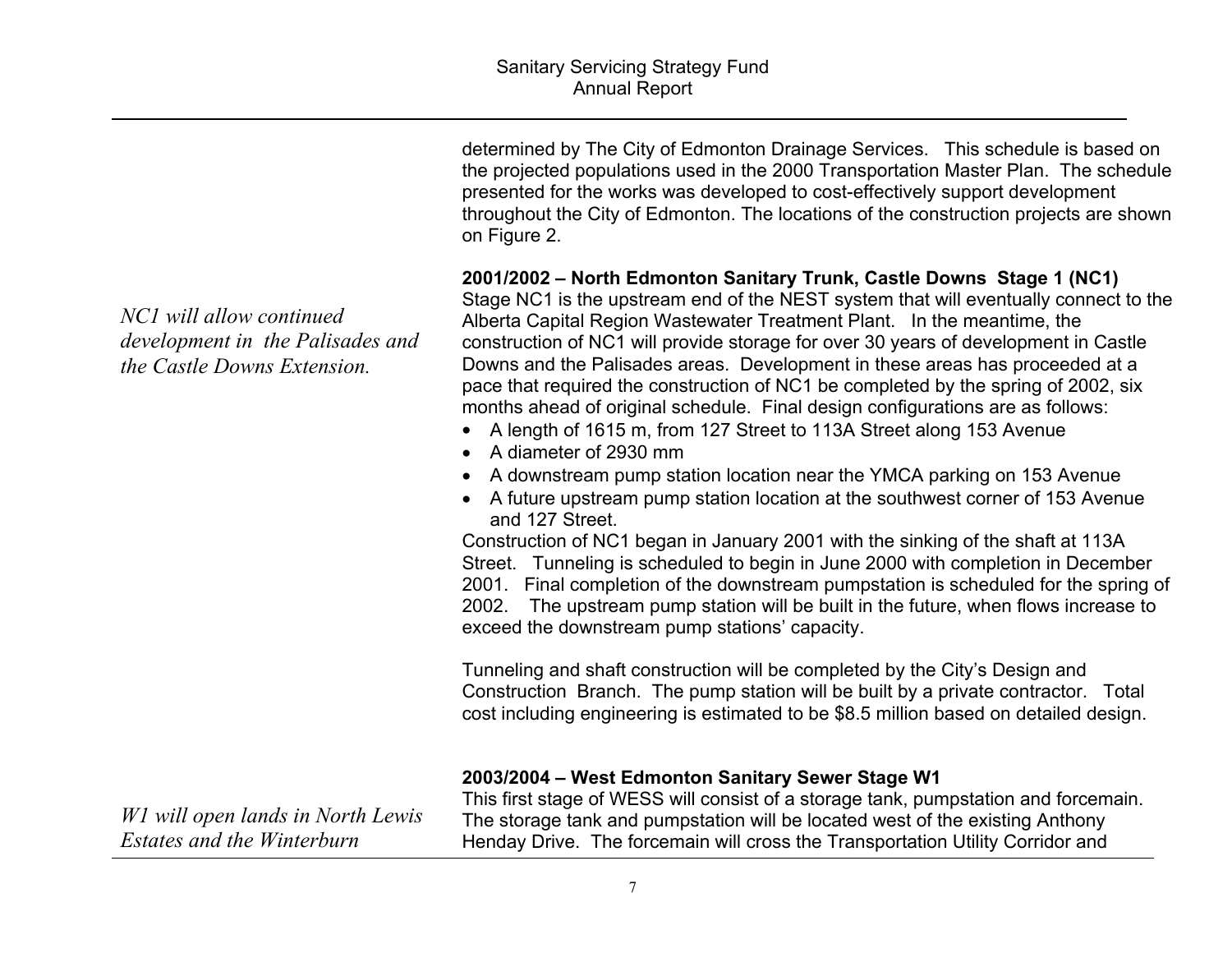| 2005 – West Edmonton Sanitary Sewer Stage W3<br>Stage W3 is projected to be the first stage of upgrading for the existing inner City<br>W3 will enable continued<br>system in the WESS basin. This upgrading is required to relieve the over-utilized<br>development in the WESS basin. | Industrial area. | proceed eastward to 165 Street, tying into the existing 1900 mm diameter major trunk<br>sewer. This project will service lands in the North Lewis Farms and Winterburn<br>Industrial areas. The estimated total cost, based on concept design, is \$7.3 million. |
|-----------------------------------------------------------------------------------------------------------------------------------------------------------------------------------------------------------------------------------------------------------------------------------------|------------------|------------------------------------------------------------------------------------------------------------------------------------------------------------------------------------------------------------------------------------------------------------------|
| projected development. This schedule could be adjusted once a facility plan is<br>completed.                                                                                                                                                                                            |                  | combined system that currently services the WESS basin. Stage W3 is projected to<br>be a 1650 mm open-cut trunk line running from 100 Avenue to 107 Avenue along 142<br>Street. The scheduled year of construction is an estimate based on current flows and     |

Total cost is estimated to be \$9.8 million based on concept plan.

### **4.0 FUND BALANCE**

**4.1 TWENTY YEAR PROJECTION**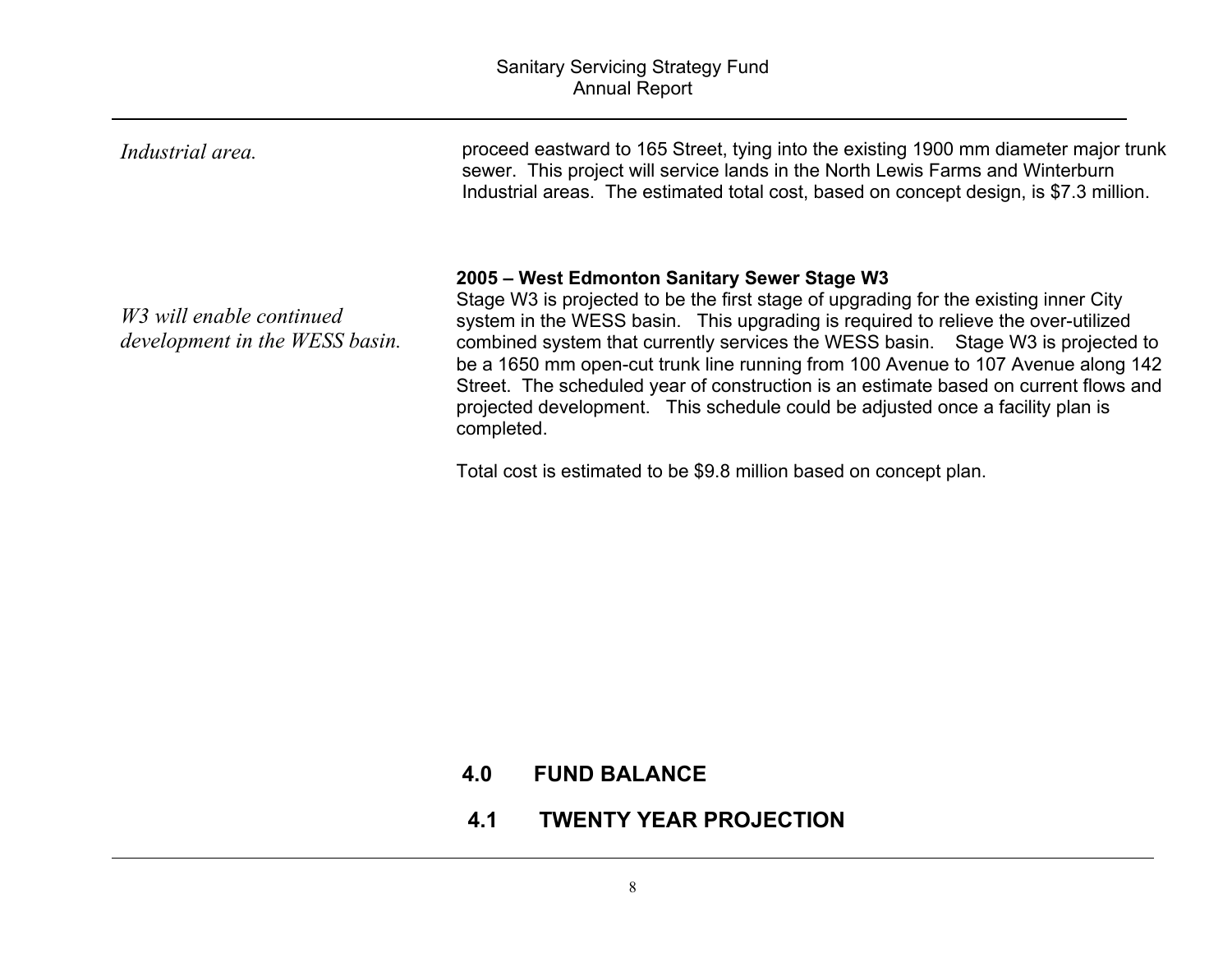*The Twenty Year cash flow projection for the SSSF will be the main factor in any decision to raise the SSTC and EA rates*

Figure 3 shows the first two years and the 20 year projection of the SSSF. This longterm estimate of revenues and construction costs is updated at the end of each year. This year new information was incorporated into the financial projection, including an updated cost estimate for SA1 and SA2, and a rescheduled construction date of 2016. The 20 year projection is used as a basis for the Management Committee's decisions on rate increases. There are a number of assumptions built into this model:

a) An annual 2% increase in the rates to account for construction cost increases,

b) an *additional* increase of 15% in each of the years 2005, 2010, 2015, and 2020,

c) a 2% increase in construction costs,

d) an annual population growth rate for Edmonton of 1.5%, and

e) a 4.5% annual interest rate.

It should be noted that construction prices increased an average of 2.5 % in 1999 and 2000. Given the increase in energy costs expected for 2001, the Management Committee projected a construction cost increase of 2.5% for 2001. The construction cost increase is assumed to be 2.0 % from 2002 onward.

Based on construction price increases the Management Committee decided that an increase in the rates of 2.5% was required for the years 2000 and 2001. This will result in an increase of 5% in the rates for 2001 as the increase was held off in 2000. The current 20 year projection shown in Figure 2 reflects this increase in rates. When all the costs are known for SW1 and NC1, the scope and schedule of projects for the next 10 years are better defined, and the new population projections are available from the Planning and Development Branch, work will continue to determine if the 15 % increase in the rates scheduled for 2005 can be reduced or eliminated.

### **4.2 FIVE YEAR PROJECTION**

Table 1 shows the Five Year projection for the Sanitary Sewer Strategy Fund (SSSF). This projection is based on the following assumptions: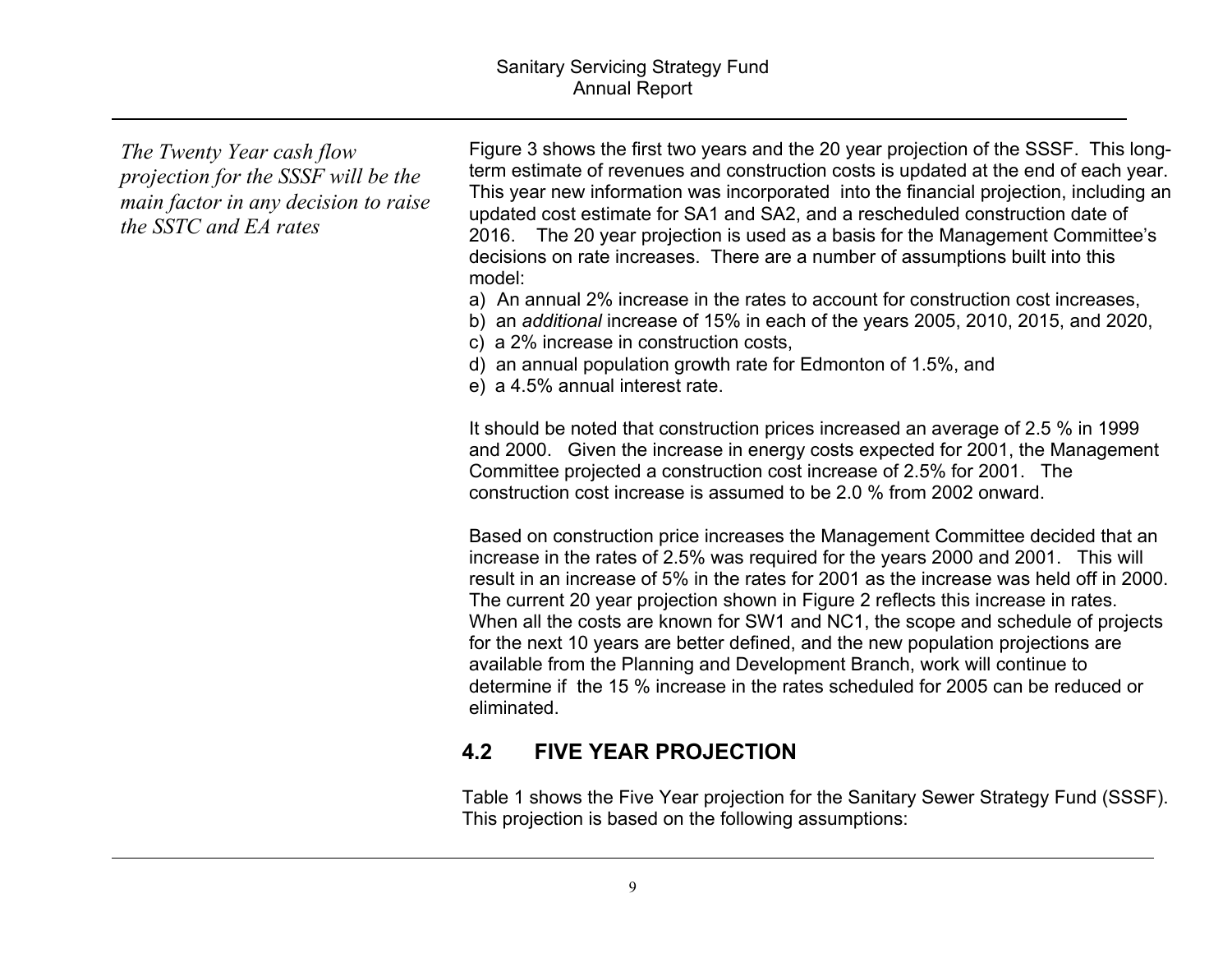### **REVENUES**

**Opening Balance for 2000** – The SSSF balance as of Dec 31, 1999.

**Receipts and Disbursements for 2000 –** These are based on actual values**. Interest Accrual (2000 – 2004)** – Actual for 2000 and, for the remaining years, an assumed annual rate of return of 4.75% based on the estimated mid-year balance.

**Utility Contribution –** The Sanitary Utility will contribute an amount representing the existing serviced City land that will be reconnected to the new trunk system. This land is in Mill Woods, and parts the Meadows and Castle Downs. The actual amount is to be based on the SSTC assessed on an estimate of the number of lots in these areas. The City Utility payments for this assessment will occur from 1999 through 2014.

**Expansion Assessment –** The EA is an area-based cost that is collected at the time of Servicing Agreement. The EA applies to those areas of the City that did not have an approved Neighborhood Structure Plan (NSP) before January 1, 1999. The 2000 rates and the 2001 rates (with the 5% increase) for EA are as follows:

|                                                | 2000     | 2001     |
|------------------------------------------------|----------|----------|
| <b>North Edmonton Sanitary Trunk (NEST)</b>    | \$10,000 | \$10,500 |
| <b>West Edmonton Sanitary Sewer (WESS)</b>     | \$12,500 | \$13,125 |
| <b>Terwillegar and University Farms (TUFS)</b> | \$10,000 | \$10,500 |
| <b>South Edmonton Sanitary Sewer (SESS)</b>    | \$10,000 | \$10,500 |
|                                                |          |          |

**Sanitary Sewer Trunk Charge –** The SSTC is collected at the Development Permit stage. This charge applies to all new development and redevelopment in the City. Below are the SSTC rates for 2000 and the increased 2001 rate:

|                                                                       |                                     | 2000  | 2001  |
|-----------------------------------------------------------------------|-------------------------------------|-------|-------|
| The Sanitary Sewer Trunk Charge<br>applies to all new development and | Residential Single-family dwelling: | \$700 | \$735 |

*The Sanitary Utility is initially providing \$2.6 million per year to the SSSF*.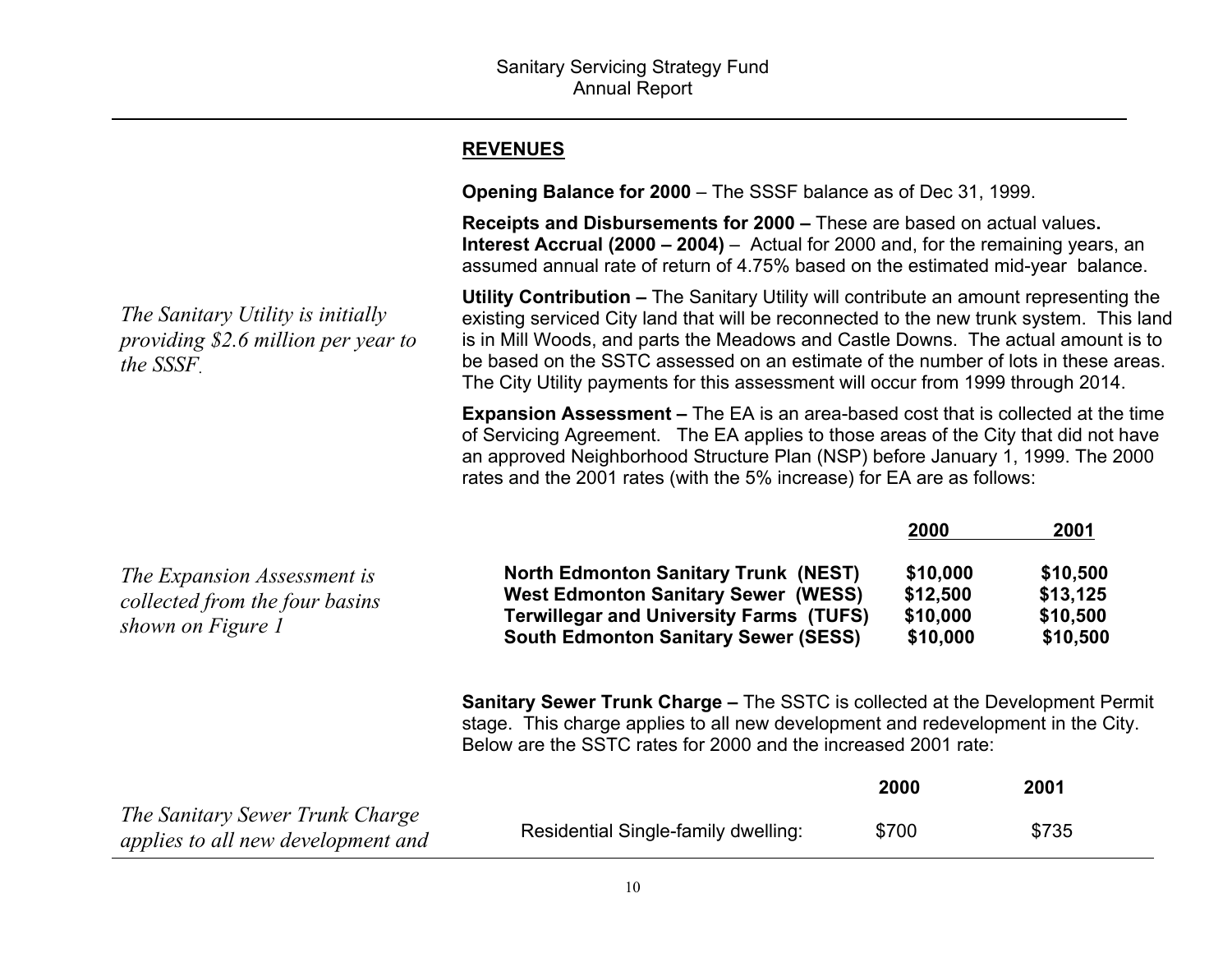| redevelopment in the City.                                                                              | Residential Multi-family dwelling:<br>Commercial, Industrial, Institutional:                                                                                                                                                                                                                                                                                                                                                        | \$500/unit<br>\$3,500/ha | \$525/unit<br>\$3675/ha |
|---------------------------------------------------------------------------------------------------------|-------------------------------------------------------------------------------------------------------------------------------------------------------------------------------------------------------------------------------------------------------------------------------------------------------------------------------------------------------------------------------------------------------------------------------------|--------------------------|-------------------------|
|                                                                                                         | Estimation for future SSTC revenue is based on projected growth rates in the City. In<br>the case of the SSTC, an estimate of the inner City redevelopment is added to the<br>estimates for newly developed areas of the City.                                                                                                                                                                                                      |                          |                         |
|                                                                                                         | <b>DISBURSEMENTS:</b>                                                                                                                                                                                                                                                                                                                                                                                                               |                          |                         |
|                                                                                                         | <b>Estimated Construction Costs – Construction costs for C8 and SE1 are based on</b><br>actual construction costs. SW1 and NC1 costs are based on detailed design. W1<br>and W3 costs are based on conceptual designs. The timing of construction is a<br>critical factor for the fund balance. The timing shown for the construction schedule is<br>based on projected development needs and the estimated length of construction. |                          |                         |
| Over-expenditure payback is yearly<br>payments made to the City to pay off<br>existing sanitary sewers. | <b>Over-expenditure Payback</b> – The over-expenditure (OE) payback is payable to the<br>City for the construction of two sanitary trunk lines, the N.W. Annexation Area South<br>Sanitary Trunk and the Clareview Interceptor. As development occurs in these<br>basins, Expansion Assessment revenues paid to SSSF will be used to pay off these<br>two accounts. The estimates are based on projected development.               |                          |                         |

### **4.3 STATEMENT OF EQUITY FOR 2000**

The Statement of Equity for 2000 is shown in Table 2. Figure 3 shows the percentage breakdown of the various sources of revenue.